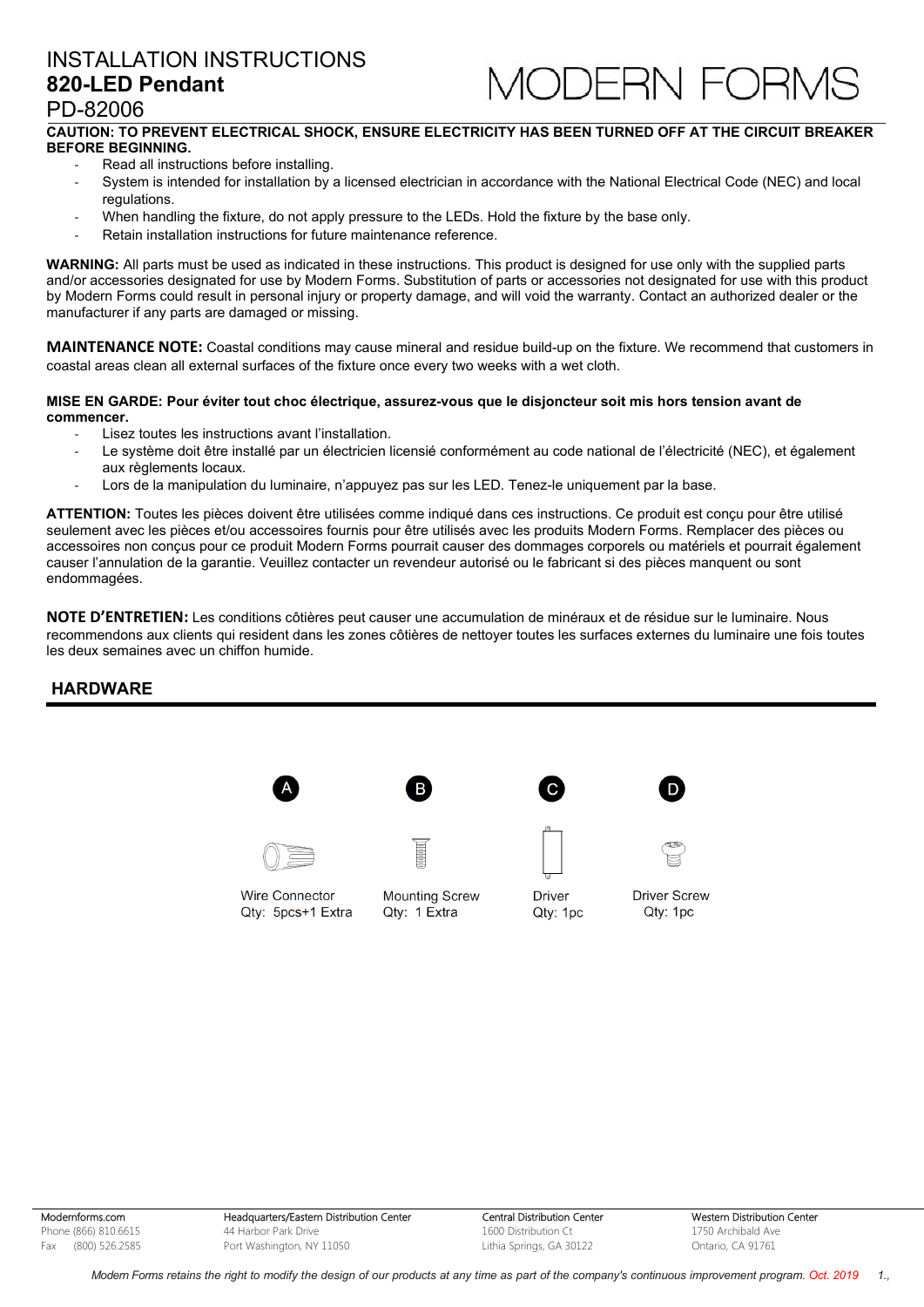# *JODERN FORMS*



### **PREPARATION**

1. Shut off the power at the circuit breaker and remove existing fixture, including the crossbar.

2. Carefully unpack your new fixture and lay out all the parts on a clear area. Be careful not to lose any small parts necessary for installation.

### **MOUNTING THE FIXTURE (Fig. 1)**

- 3. Remove the mounting screw (B) and back plate from the fixture.
- 4. Adjust the fixture wire length by pushing the cable-gripper on the canopy and pulling the wire as desired.
	- a. Retract the wires close to the desired length to within the canopy before securing the fixture in place. Using the cable-gripper to adjust more than 18" of wire length is not recommended.
	- **WARNING:** Shortening the cables without professional help or electronic background is not advisable. Any modifications to the fixture will result in voiding the warranty of the product.
- 5. Secure the driver to the mounting back plate using driver screw (D).
- 6. Secure the mounting back plate to the junction box using the screws that come with the junction box.
- **NOTE:** The side of the mounting plate marked "GND" must face out.

### **CONNECTING THE WIRES (Fig. 2)**

7. Connect the driver's input/output wires with supply/fixture wires as shown (Fig. 2). Make sure that all wire connectors (A) are secure. If your outlet box has a green or bare copper ground wire, connect the fixture's ground wire to it. Otherwise, connect the fixture's ground wire directly to the mounting plate using the green screw provided. After wires are connected, tuck them carefully inside the junction box.

### **COMPLETING THE INSTALLATION (Fig. 1)**

- 8. Place the fixture over the mounting plate and secure it with mounting screws (B)
- 9. Thread the crystal into the fixture

| Modernforms.com      | Headquarters/Eastern Distribution Center | Central Distribution Center | Western Distribution Center |
|----------------------|------------------------------------------|-----------------------------|-----------------------------|
| Phone (866) 810.6615 | 44 Harbor Park Drive                     | 1600 Distribution Ct        | 1750 Archibald Ave          |
| Fax (800) 526.2585   | Port Washington, NY 11050                | Lithia Springs, GA 30122    | Ontario, CA 91761           |

Modern Forms retains the right to modify the design of our products at any time as part of the company's continuous improvement program. Oct. 2019 2.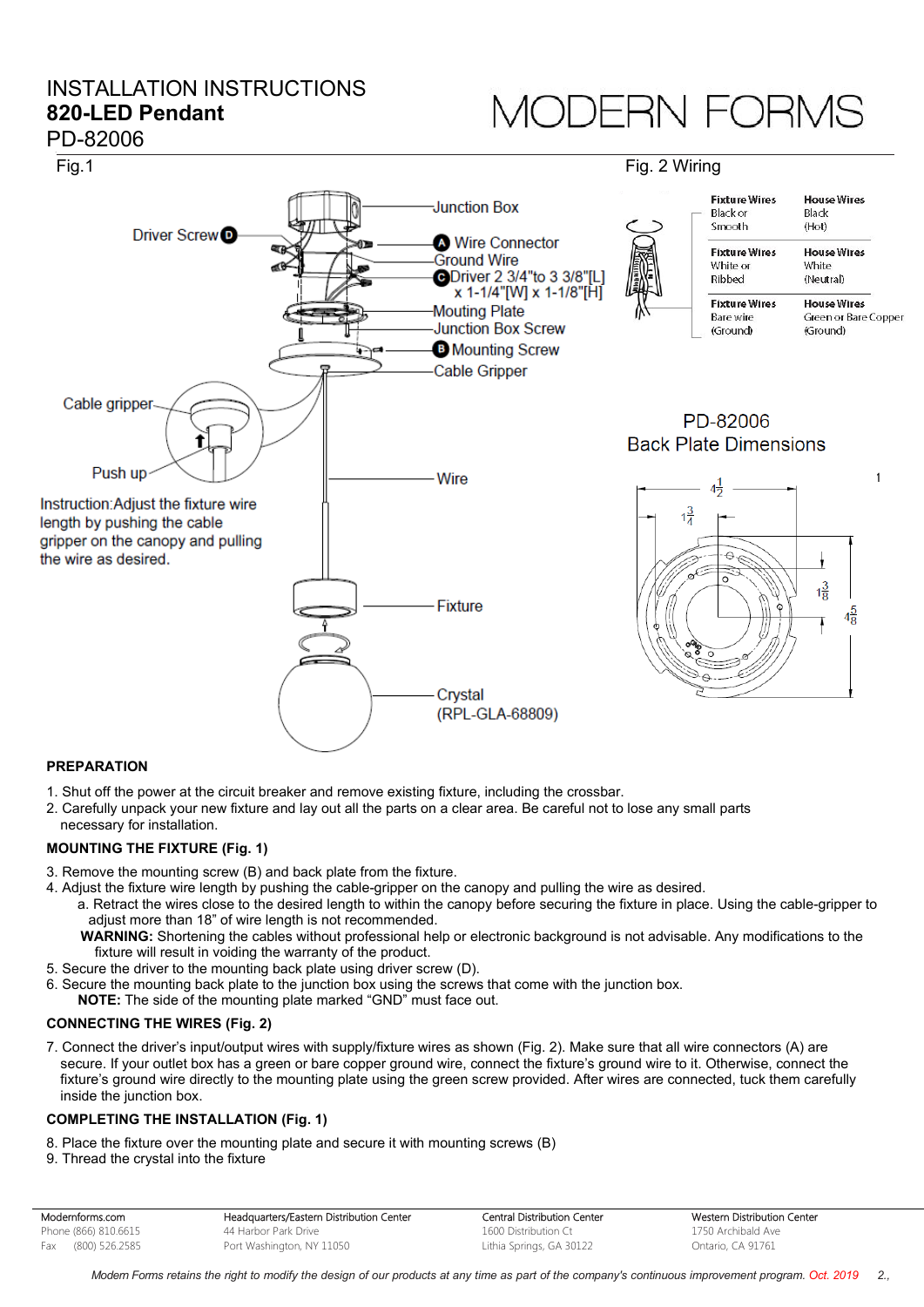

## PD-82006-T24

### **CAUTION: TO PREVENT ELECTRICAL SHOCK, ENSURE ELECTRICITY HAS BEEN TURNED OFF AT THE CIRCUIT BREAKER BEFORE BEGINNING.**

- Read all instructions before installing.
- System is intended for installation by a licensed electrician in accordance with the National Electrical Code (NEC) and local regulations.
- When handling the fixture, do not apply pressure to the LEDs. Hold the fixture by the base only.
- Retain installation instructions for future maintenance reference.

**WARNING:** All parts must be used as indicated in these instructions. This product is designed for use only with the supplied parts and/or accessories designated for use by Modern Forms. Substitution of parts or accessories not designated for use with this product by Modern Forms could result in personal injury or property damage, and will void the warranty. Contact an authorized dealer or the manufacturer if any parts are damaged or missing.

**MAINTENANCE NOTE:** Coastal conditions may cause mineral and residue build-up on the fixture. We recommend that customers in coastal areas clean all external surfaces of the fixture once every two weeks with a wet cloth.

#### **MISE EN GARDE: Pour éviter tout choc électrique, assurez-vous que le disjoncteur soit mis hors tension avant de commencer.**

- Lisez toutes les instructions avant l'installation.
- Le système doit être installé par un électricien licensié conformément au code national de l'électricité (NEC), et également aux règlements locaux.
- Lors de la manipulation du luminaire, n'appuyez pas sur les LED. Tenez-le uniquement par la base.

**ATTENTION:** Toutes les pièces doivent être utilisées comme indiqué dans ces instructions. Ce produit est conçu pour être utilisé seulement avec les pièces et/ou accessoires fournis pour être utilisés avec les produits Modern Forms. Remplacer des pièces ou accessoires non conçus pour ce produit Modern Forms pourrait causer des dommages corporels ou matériels et pourrait également causer l'annulation de la garantie. Veuillez contacter un revendeur autorisé ou le fabricant si des pièces manquent ou sont endommagées.

**NOTE D'ENTRETIEN:** Les conditions côtières peut causer une accumulation de minéraux et de résidue sur le luminaire. Nous recommendons aux clients qui resident dans les zones côtières de nettoyer toutes les surfaces externes du luminaire une fois toutes les deux semaines avec un chiffon humide.

### **HARDWARE**

| А |  |  |
|---|--|--|
|   |  |  |





<sub>R</sub>

**Wire Connector** Qty: 3pcs+1 Extra

**Mounting Screw** Qty: 1 Extra

Modernforms.com Phone (866) 810.6615 Fax (800) 526.2585